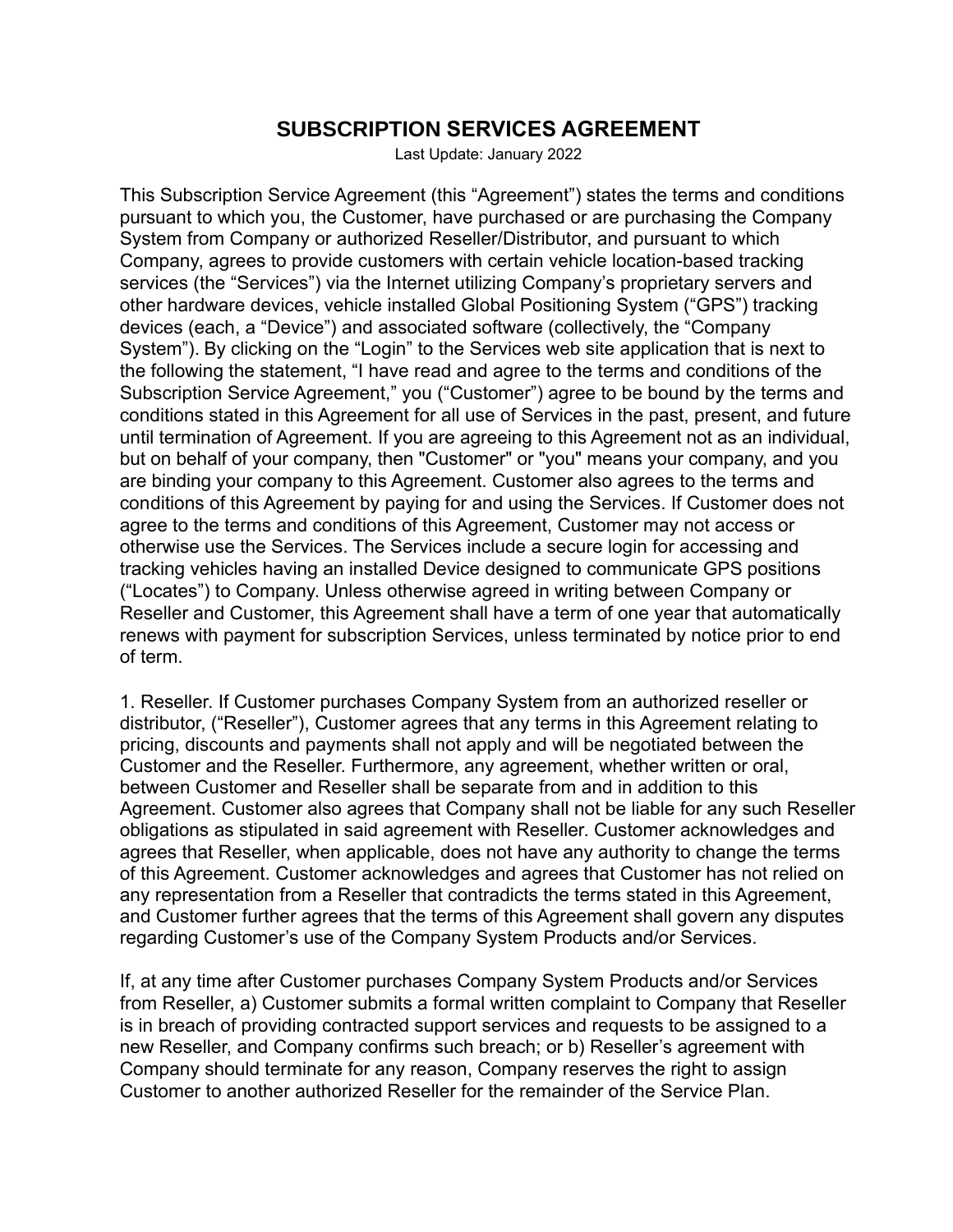Customer may, at Customer's option, enter into a new agreement with new Reseller to extend or renew such Service Plan.

2. Service Plans. Company has standard wireless carrier service packages, each a "(Service Plan"). Service Plans may be billed monthly, annually, or, in special circumstances, customized, and will be billed after each previously paid portion of Service Plan has expired, provided Customer has paid for continuation of Service Plan and has not terminated service by notice. Service Plans may terminate as selected at time of purchase, following the date of purchase or following the last renewable date, whichever is later. If Customer so chooses, an extended Service Plan may be paid to the benefit of the Reseller, if Reseller is in good standing with Company, in advance, by contacting Company or Reseller and providing payment before the last permitted renewable date.

3. Subscription Rate. Customer will pay the associated Subscription Rate to Company or Reseller for the chosen package or additional years of service. All fees are nonrefundable.

4. Unlawful Use. Customer agrees not to use the Services or Devices for any unlawful or abusive purpose or in any way that interferes with the Company System. Customer will comply with all laws while using the Services or Devices and will not transmit any communication that would violate any federal, state, or local law, court or regulation. Resale of the Services or Devices is prohibited, except by Resellers or authorized dealers. By using the Services and/or Devices, Customer agrees to abide by the terms and conditions of any software license agreements applicable to any software associated with the Services or Devices.

5. Unauthorized Usage. Customer may use the Company System Services solely for its own internal business operations or on behalf of Customer's clients. Customer may not resell Services to third parties without Company's prior written consent. Except as otherwise explicitly provided in this Agreement and/or applicable Reseller Agreement, or as may be expressly permitted by applicable law, Customer will not, and will not permit or authorize third parties to loan, rent, lease, distribute or otherwise transfer Services without Company's prior written consent; circumvent or disable any security or other technological features or measures of the Services, or reverse engineer any element of the Service, or use the Services or any of Company's Confidential Information to create a product that competes with the Services.

Customer may not program or alter any of the Devices other than the normal programmable parameters of the Device. If any Device is stolen or Services used fraudulently, Customer must notify Company immediately and provide Company with such information and documentation as Company may request (including, without limitation, police reports, and affidavits). Company has the right to interrupt Services or restrict service to any Device, without notice to the Customer, if Company believes Customer or any other party is using the Device in a fraudulent or unlawful manner.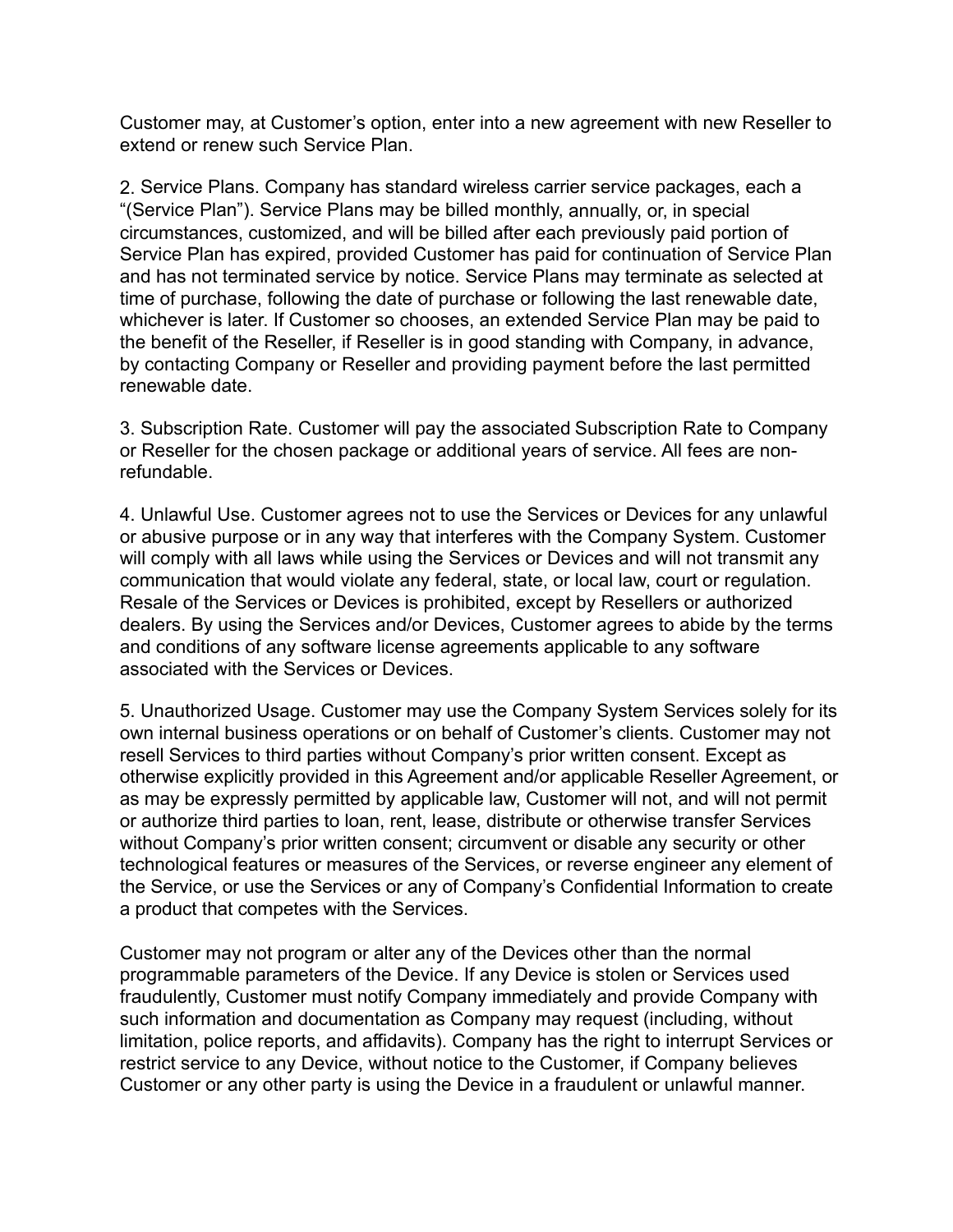6. Account Information. It is Customer's responsibility to maintain current and accurate account information on the Company System and to exercise diligence in protecting Customer's login and passwords. Customer shall notify Company immediately of any unauthorized use of Customer's account or log-in information.

7. Collection and Disclosure of Locates. Customer agrees that Company may use data from a Device, together with Company's location tracking and communication technologies, to monitor and collect Locates of the vehicle in which the Device is installed. The direct tracking of people is prohibited. The Federal Communications Commission and the Federal Aviation Administration regulations prohibit use of the Device on commercial aircraft, including in checked baggage. Customer agrees that Company may communicate Locates to Customer through communication technologies and networks chosen by Company, including the Company System. Customer agrees that Company may use, retain, and disclose Locates as described in this Agreement. Company handles Customer information in a manner consistent with federal and international customer privacy laws and as defined by the Company's Privacy Policy. Company may, from time to time, use Customer information to market Company's and its affiliates' services to Customer. Customer will retain all right, title and interest (including any and all intellectual property rights) in and to the Customer Data as provided to the Company. Subject to the terms of this Agreement, Customer hereby grants to the Company a non-exclusive, worldwide, royalty-free right to collect, process, modify, store, create derivative works of and publicly perform and display the Customer Data solely to the extent necessary to provide the Service to Customer (including making Content available to Company's Third-Party Partners).

Company may use this information for any lawful purpose, subject to this Agreement and Company privacy policy. Customer acknowledges that transmissions to Company from a Device, transmissions from Company to Customer, and Customer's communications to Company may be intercepted and read by others. Customer therefore acknowledges that the Services are not confidential. To comply with appropriate legal process, Company may disclose any Customer information or content to law enforcement authorities, including Customer's name, account history, account information or other transmission data requested by law enforcement. Company may also disclose any Customer content to third parties as is necessary to respond to claims that any content violates the rights of third parties or to protect the rights and property of Company as defined in the Company's Privacy Policy.

8. Confidential Information means: (a) source code provided by Company; (b) any authorization keys and passwords delivered in order to operate the Software; (c) Documentation, product road maps and development plans, and pricing information; (d) any Company business, technical or training information that, if disclosed in writing, is marked "confidential" or "proprietary" at the time of disclosure, or, if disclosed orally, is identified as "confidential" or "proprietary" at the time of disclosure; and (e) the specific business terms and pricing set forth in any Order or this Agreement. Confidential Information does not include information that: (i) is or becomes generally known or available to the public through no act or omission of Customer; (ii) is rightfully known to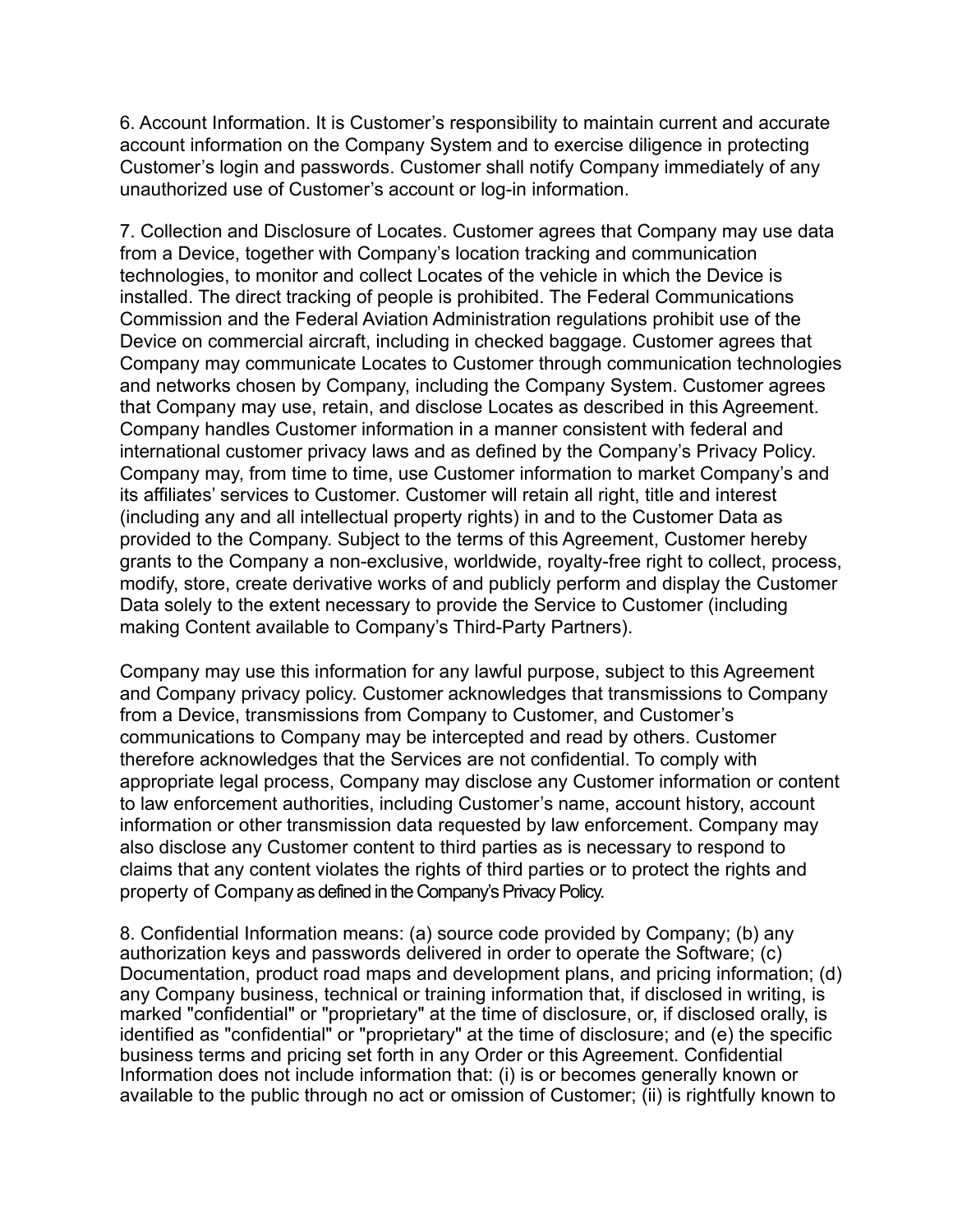or received by Customer prior to receiving such information from Company or its representatives without restriction as to use or disclosure; or (iii) is independently developed by Customer without use of Confidential Information and without a breach of this Agreement. The existence of this Agreement and the nature of the business relationship between the parties are not Confidential Information.

Customer will not use Confidential Information except as necessary to exercise the rights granted under this Agreement. Customer will not disclose Confidential Information to any person or entity except to employees or authorized third parties whose job performance requires access and who are under confidentiality obligations. The foregoing obligations will not restrict Customer's disclosure of Confidential Information to the extent required by an order or requirement of a court, administrative agency, or other governmental body, provided that Customer gives reasonable notice to Company to contest such order or requirement. Customer shall give Company written notice of any unauthorized disclosure or use of the Company System as soon as Customer learns or becomes aware of the unauthorized disclosure or use.

9. Changes. Company may amend the terms of this Agreement and notify customer of amendment during the Customer login process. If Customer does not agree to the amendment, Customer may terminate this Agreement by providing notice to Company via email. If Customer does not agree with the amendment but wants to continue Services, Company will continue to provide Services for the term of the original Agreement, provided Customer emails written notice to Company within 15 days of notification of amendment given during the Customer login process. If Customer continues to use the Services more than 15 days after notification of amendment, Customer will be deemed to have agreed to that amendment. All notices hereunder to be sent to the Company.

10. Limitation of Liability. Company is not responsible for acts or omissions of any other service provider, for information provided through the Company System, for equipment failure or modification, for system failure or modification or for causes beyond the control of Company, Company shall not be liable for (i) service outages; (ii) incidental or consequential damages such as lost profits; (iii) economic loss or injuries to persons or property arising from the Customer's use of the Services, the Devices or any other equipment used in connection with the Devices unless caused by the sole and/or gross negligence of Company; (iv) the installation or repair of the Devices; or (v) for any act associated with the proper exercise by Company of rights under the privacy and/or unauthorized usage provisions of this Agreement.

11. Indemnification. Customer agrees to defend, indemnify, and hold Company and its affiliates harmless from claims or damages relating to (i) Customers breach of this Agreement or Customer's statements made in this Agreement and (ii) the use of the Devices or Services unless due to sole and/or gross negligence by Company or its affiliates. Customer agrees to pay reasonable attorneys' fees and all applicable costs incurred by Company in enforcing this Agreement. This paragraph shall survive the termination of this Agreement.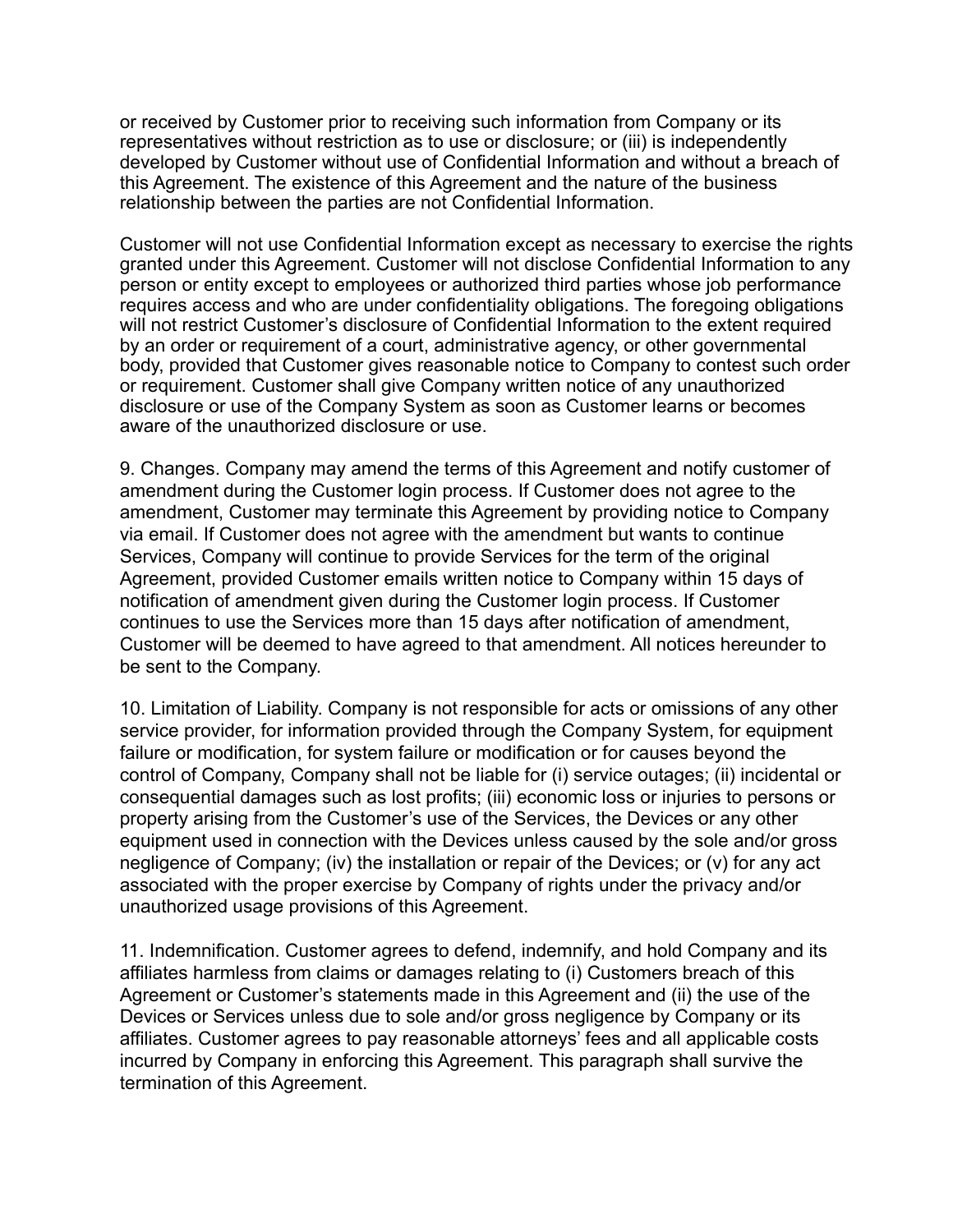12. Limitation of Action. Except for actions arising in connection with indemnification (above), neither Company nor Customer may bring legal action with respect to this Agreement more than one year after the legal action accrues.

13. Warranties. Company makes no express warranties regarding the Services and disclaims any and all implied warranties, including, without limitation, any warranties of merchantability or fitness for a particular purpose. Company does not authorize anyone to make any warranties on its behalf.

14. Assignment. Company may assign all or part of the rights or duties of Company under this Agreement without such assignment being considered a change to this Agreement and may provide notice to Customer. As a result of any such assignment, Company shall be released from all liability with respect to such rights or duties, or portions thereof. Customer may not assign this Agreement without prior written consent of Company, which may be withheld in its sole discretion.

15. Governing Law. This Agreement is subject to applicable federal laws and the laws of the State of California, and jurisdiction for any arising disputes shall be in San Diego County.

16. Entire Agreement. This is the entire Agreement between Company and Customer and supersedes any oral or written promises made to the Customer. This Agreement may only be amended as described herein. If the terms of this Agreement conflict with or are inconsistent with the terms of any purchase order or document provided by the Customer, the terms of this Agreement shall control. If any part of this Agreement is found unenforceable or invalid, the balance of this Agreement shall remain intact.

17. Hardware Limited Warranty Terms and Conditions. Company warrants that the Device shall be free from defects in materials and workmanship and will substantially conform to the Company applicable published specifications for a period equal 1) the warranty period included in your contract; or 2) the amount of airtime purchased by Customer with the Device, not to exceed 3 years, whichever comes first, provided that such limited warranty shall terminate if the airtime payments become delinquent or the airtime period expires. If the airtime expires at any time, then the limited warranty expires and may not be renewed. Company may, at its option, either (i) repair your Device with new or refurbished parts, or (b) replace it with a new or a refurbished Device. The decision to repair or replace will be made by Company. This limited warranty ONLY COVERS failures due to defects in materials or workmanship and DOES NOT COVER normal wear and tear or cosmetic damage. This limited warranty ALSO DOES NOT COVER damages which occurred in shipment, or failures which are caused by products not supplied by Company, or failures which result from accidents, misuse, abuse, neglect, mishandling, misapplication, alteration, faulty installation, set-up adjustments, improper maintenance, power surge, lightning damage, modification, introduction of sand, discontinuance of wireless service by underlying wireless services carrier, humidity or liquids, commercial use of the product (other than tracking financed cars or fleets of Customer's vehicles), or service by anyone other than a Factory Service